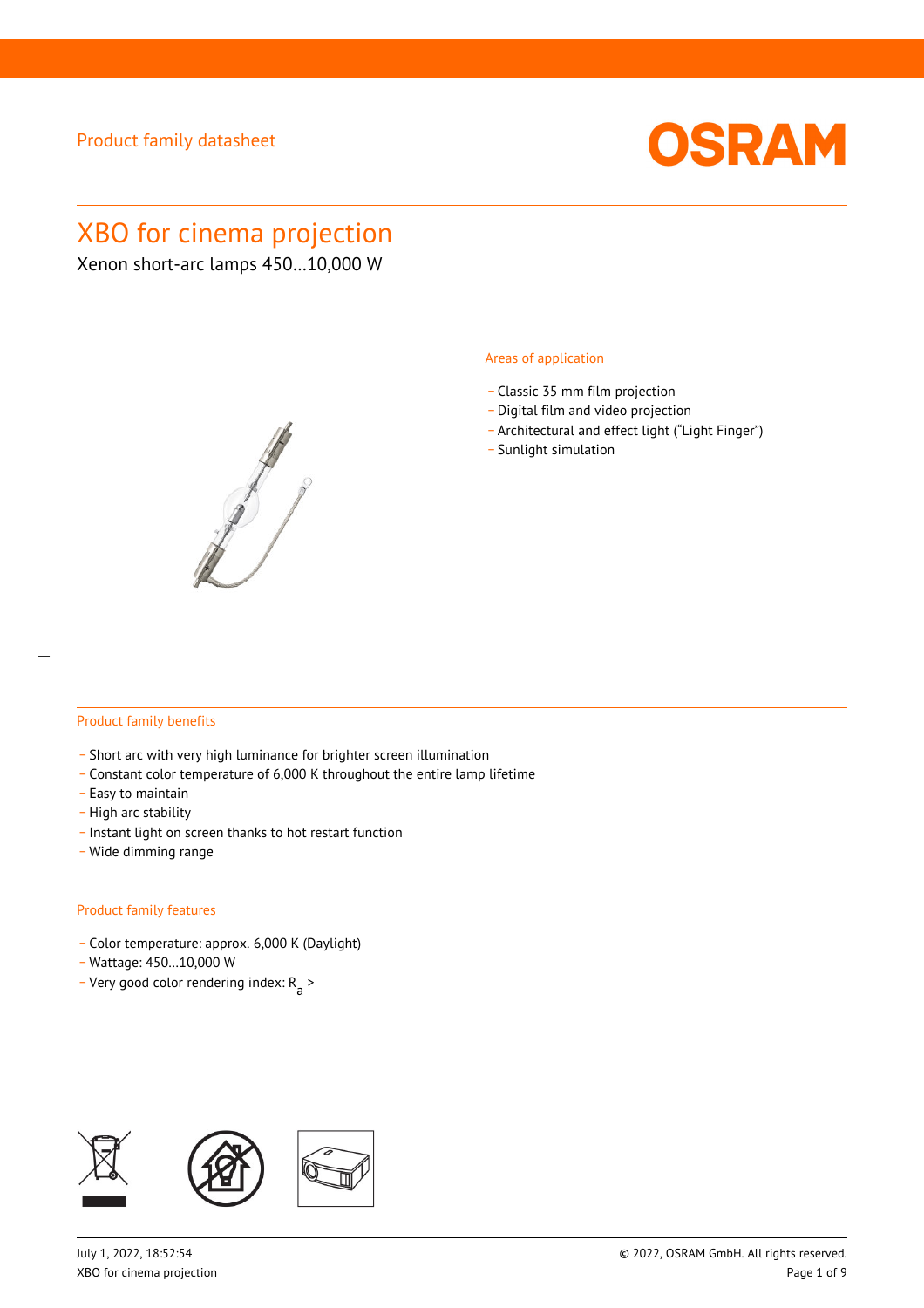



324321\_XBO XENON SHORT ARC LAMP - 3000WHTP CL

324319\_XBO XENON SHORT ARC LAMP - 2000 WH XL



330832\_XBO XENON SHORT ARC LAMPS

 $\overline{a}$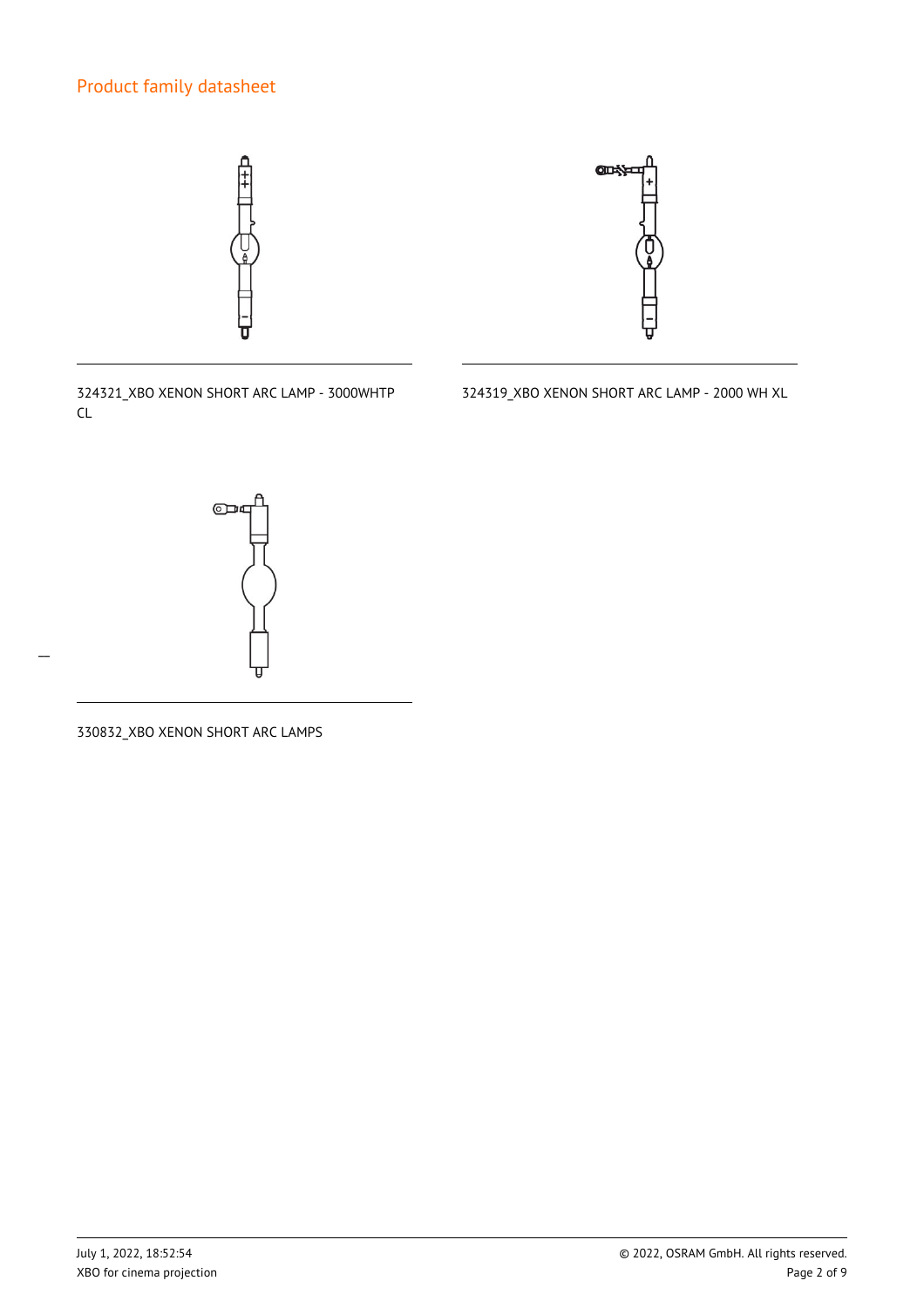### Technical data

|                            | <b>Electrical data</b>    |                              | Dimensions & weight |                                                   |                                   | <b>Temper</b><br>atures &<br>operatin<br>g<br>conditio<br>ns |
|----------------------------|---------------------------|------------------------------|---------------------|---------------------------------------------------|-----------------------------------|--------------------------------------------------------------|
| <b>Product description</b> | <b>Nominal</b><br>current | <b>Current control range</b> | Length              | Length with base<br>excl. base<br>pins/connection | Light<br>center<br>length<br>(CL) | Max.<br>permitte<br>d<br>ambient<br>temp.<br>pinch<br>point  |
| XBO 1000 W/HS OFR 1)       | 50 A                      | 3055 A                       | 235.0 mm            | 205.00 mm                                         | 95.0 mm <sup>6)</sup>             | 230 °C                                                       |
| XBO 1000 W/HSC OFR 2)      | 50 A                      | 3055 A                       | 236.0 mm            | 220.00 mm                                         | 95.0 mm $^{6)}$                   | 230 °C                                                       |
| XBO 1000 W/HTP OFR 3)      | 45 A                      | 3055 A                       | 330.0 mm            | 277.00 mm                                         | 123.0 mm                          | 230 °C                                                       |
| <b>XBO 1600 W XL OFR</b>   | 65 A                      | 4575 A                       | 370.0 mm            | 322.00 mm                                         | 143.0 mm                          | 230 °C                                                       |
| XBO 1600 W/HSC XL OFR      | 65.00 A                   | 5070 A                       | 236.0 mm            | 222.00 mm                                         | $95.0$ mm $^{6)}$                 | 230 °C                                                       |
| XBO 2000 W/HS OFR 4)       | 80 A                      | 5085 A                       | 342.0 mm            | 302.00 mm                                         | 145.0 mm                          | 230 °C                                                       |
| XBO 2000 W/SHSC OFR 5)     | 75.00 A                   | 5085 A                       | 236.0 mm            | 220.00 mm                                         | 95.0 mm $^{6)}$                   | 230 °C                                                       |
| XBO 2000 W/H XL OFR        | 75.00 A                   | 5085 A                       | 370.0 mm            | 322.00 mm                                         | 142.5 mm<br>6)                    | 230 °C                                                       |
| XBO 2000 W/HTP XL OFR      | 70.00 A                   | 5085 A                       | 375.0 mm            | 322.00 mm                                         | 142.5 mm                          | 230 °C                                                       |
| XBO 2500 W/HS XL OFR       | 90.00 A                   | 70100 A                      | 342.0 mm            | 302.00 mm                                         | 145.0 mm                          | 230 °C                                                       |
| XBO 3000 W/H XL OFR        | 105 A                     | 70110 A                      | 428.0 mm            | 382.00 mm                                         | 167.5 mm                          | 230 °C                                                       |
| XBO 3000 W/HS XL OFR       | 100 A                     | 70110 A                      | 342.0 mm            | 302.00 mm                                         | 145.0 mm                          | 230 °C                                                       |
| XBO 3000 W/HTP XL OFR      | 100.00 A                  | 70110 A                      | 405.0 mm            | 357.00 mm                                         | 162.5 mm                          | 230 °C                                                       |
| XBO 4000 W/HSA OFR         | 135.00 A                  | 80150 A                      | 416.0 mm            | 370.00 mm                                         | 171.0 mm                          | 230 °C                                                       |
| XBO 4000 W/HS XL OFR       | 135 A                     | 80150 A                      | 416.0 mm            | 370.00 mm                                         | 171.0 mm                          | 230 °C                                                       |
| XBO 4000 W/HTP XL OFR      | 130 A                     | 100140 A                     | 410.0 mm            | 382.00 mm                                         | $167.5$ mm                        | 230 °C                                                       |
| XBO 4500 W/HS XL OFR       | 135 A                     | 80150 A                      | 413.0 mm            | 370.00 mm                                         | 171.0 mm                          | 230 °C                                                       |
| XBO 5000 W/H XL OFR        | 140 A                     | 100150 A                     | 433.0 mm            | 382.00 mm                                         | 167.5 mm<br>6)                    | 230 °C                                                       |
| XBO 6000 W/HS XL OFR       | 160 A                     | 110165 A                     | 436.0 mm            | 393.00 mm                                         | 170.5 mm                          | 230 °C                                                       |
| XBO 7000 W/HS XL OFR       | 160 A                     | 110165 A                     | 436.0 mm            | 393.00 mm                                         | 170.5 mm                          | 230 °C                                                       |
| XBO 10000 W/HS OFR 1)      | 195.00 A                  | 160200 A                     | 436.0 mm            | 393.00 mm                                         | 170.5 mm                          | 230 °C                                                       |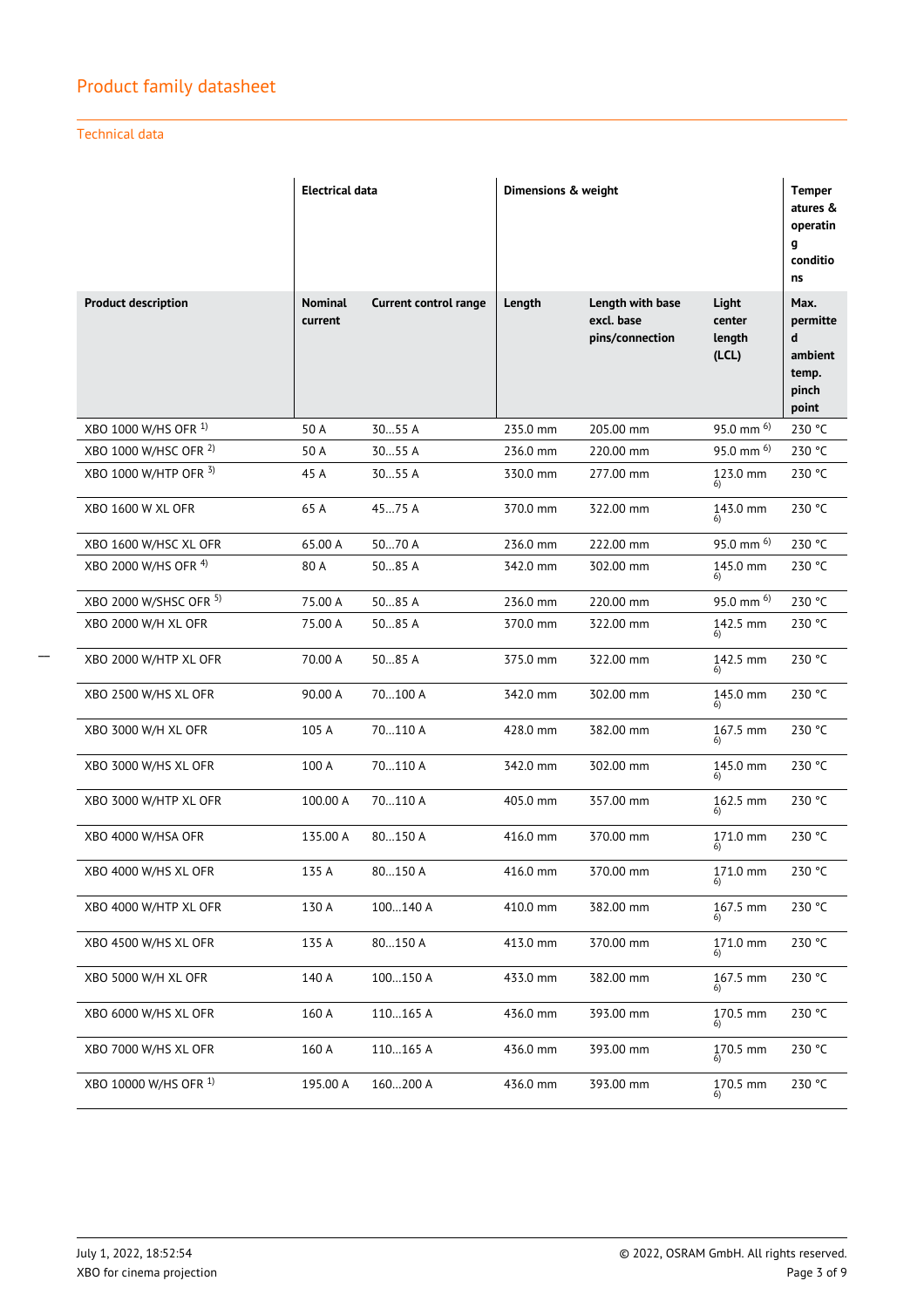|                                 | Lifespan | Additional product data                     |                                                  | <b>Capabilities</b>     |
|---------------------------------|----------|---------------------------------------------|--------------------------------------------------|-------------------------|
| <b>Product description</b>      | Lifespan | <b>Base anode (standard</b><br>designation) | <b>Base cathode</b><br>(standard<br>designation) | <b>Burning position</b> |
| XBO 1000 W/HS OFR <sup>1)</sup> | 2000 h   | SFa27-11                                    | $SFCX27-8$                                       | $s20/p20$ <sup>7)</sup> |
| XBO 1000 W/HSC OFR 2)           | 2000 h   | SK27/50                                     | <b>SFcX27-8</b>                                  | s20/p20 <sup>7)</sup>   |
| XBO 1000 W/HTP OFR 3)           | 2400 h   | SFa25-14                                    | SFc25-14                                         | s30/p30 <sup>7)</sup>   |
| <b>XBO 1600 W XL OFR</b>        | 3500h    | SFaX27-10                                   | SFa27-12                                         | Other $8)$              |
| XBO 1600 W/HSC XL OFR           | 2500 h   | SK27/50                                     | <b>SFcX27-8</b>                                  | $s20/p20$ <sup>7)</sup> |
| XBO 2000 W/HS OFR 4)            | 2400 h   | SFaX27-9.5                                  | SFa27-7.9                                        | $s30/p30$ <sup>7)</sup> |
| XBO 2000 W/SHSC OFR 5)          | 2000 h   | SK27/50                                     | <b>SFcX27-8</b>                                  | $s30/p30$ <sup>7)</sup> |
| XBO 2000 W/H XL OFR             | 3500h    | SFaX27-10                                   | SFaX27-12                                        | $s30/p30$ <sup>7)</sup> |
| XBO 2000 W/HTP XL OFR           | 3500h    | SFa25-14                                    | SFc25-14                                         | $s30/p30$ <sup>7)</sup> |
| XBO 2500 W/HS XL OFR            | 2200 h   | SFaX27-9.5                                  | SFa27-7.9                                        | s30/p30 <sup>7)</sup>   |
| XBO 3000 W/H XL OFR             | 2200 h   | SFaX30-13                                   | SFaX30-14                                        | s30/p30 <sup>7)</sup>   |
| XBO 3000 W/HS XL OFR            | 2200 h   | SFaX30-9.5                                  | SFa30-7.9                                        | s30/p30 <sup>7)</sup>   |
| XBO 3000 W/HTP XL OFR           | 2200 h   | SFa30-14                                    | SFc27-14                                         | s30/p30 <sup>7)</sup>   |
| XBO 4000 W/HSA OFR              | 1000 h   | SFaX30-9.5                                  | SFa30-7.9                                        | s20/p20 <sup>7)</sup>   |
| XBO 4000 W/HS XL OFR            | 1500 h   | SFaX30-9.5                                  | SFa30-7.9                                        | $s30/p30$ <sup>7)</sup> |
| XBO 4000 W/HTP XL OFR           | 1500h    | SFa30-14                                    | SFc30-14                                         | s20/p20 <sup>7)</sup>   |
| XBO 4500 W/HS XL OFR            | 1400 h   | SFaX30-9.5                                  | SFa30-7.9                                        | $s15/p15$ <sup>7)</sup> |
| XBO 5000 W/H XL OFR             | 1200 h   | SFaX30-16                                   | SFaX28-18                                        | $s15/p15$ <sup>7)</sup> |
| XBO 6000 W/HS XL OFR            | 750h     | SFaX30-9.5                                  | SFa30-7.9                                        | $s15/p15$ <sup>7)</sup> |
| XBO 7000 W/HS XL OFR            | 650h     | SFaX30-9.5                                  | SFa30-7.9                                        | $s15/p15$ <sup>7)</sup> |
| XBO 10000 W/HS OFR 1)           | 300 h    | SFaX30-9.5                                  | SFa30-7.9                                        | $s15/p15$ <sup>7)</sup> |

|                                 | <b>Environmental information</b><br>Information according Art. 33 of EU Regulation (EC) 1907/2006 (REACh) |                                             |                                      |                                             |
|---------------------------------|-----------------------------------------------------------------------------------------------------------|---------------------------------------------|--------------------------------------|---------------------------------------------|
| <b>Product description</b>      | <b>Date of Declaration</b>                                                                                | <b>Primary Article</b><br><b>Identifier</b> | <b>Candidate List</b><br>Substance 1 | <b>CAS No. of substance</b><br>$\mathbf{1}$ |
| XBO 1000 W/HS OFR <sup>1)</sup> | $01 - 04 - 2022$                                                                                          | 4008321082114<br>4050300933566              | Lead                                 | 7439-92-1                                   |
| XBO 1000 W/HSC OFR 2)           | 04-02-2022                                                                                                | 4008321082107                               | Lead                                 | 7439-92-1                                   |
| XBO 1000 W/HTP OFR 3)           | 04-02-2022                                                                                                | 40083210813531<br>4062172030243             | Lead                                 | 7439-92-1                                   |
| <b>XBO 1600 W XL OFR</b>        | 11-04-2022                                                                                                | 4008321299918  <br>4062172031714            | Lead                                 | 7439-92-1                                   |
| XBO 1600 W/HSC XL OFR           | $01 - 04 - 2022$                                                                                          | 40083212999321<br>4062172031721             | Lead                                 | 7439-92-1                                   |
| XBO 2000 W/HS OFR 4)            | 28-01-2022                                                                                                | 4008321081360<br>4062172030359              | Lead                                 | 7439-92-1                                   |
| XBO 2000 W/SHSC OFR 5)          | $04 - 02 - 2022$                                                                                          | 4008321082077                               | Lead                                 | 7439-92-1                                   |
| XBO 2000 W/H XL OFR             | 28-01-2022                                                                                                | 4008321211781                               | Lead                                 | 7439-92-1                                   |
| XBO 2000 W/HTP XL OFR           | 04-02-2022                                                                                                | 4008321244031  <br>4008321650429            | Lead                                 | 7439-92-1                                   |
| XBO 2500 W/HS XL OFR            | $01 - 04 - 2022$                                                                                          | 4008321299963<br>4062172030250              | Lead                                 | 7439-92-1                                   |
| XBO 3000 W/H XL OFR             | 04-02-2022                                                                                                | 4008321226174                               | Lead                                 | 7439-92-1                                   |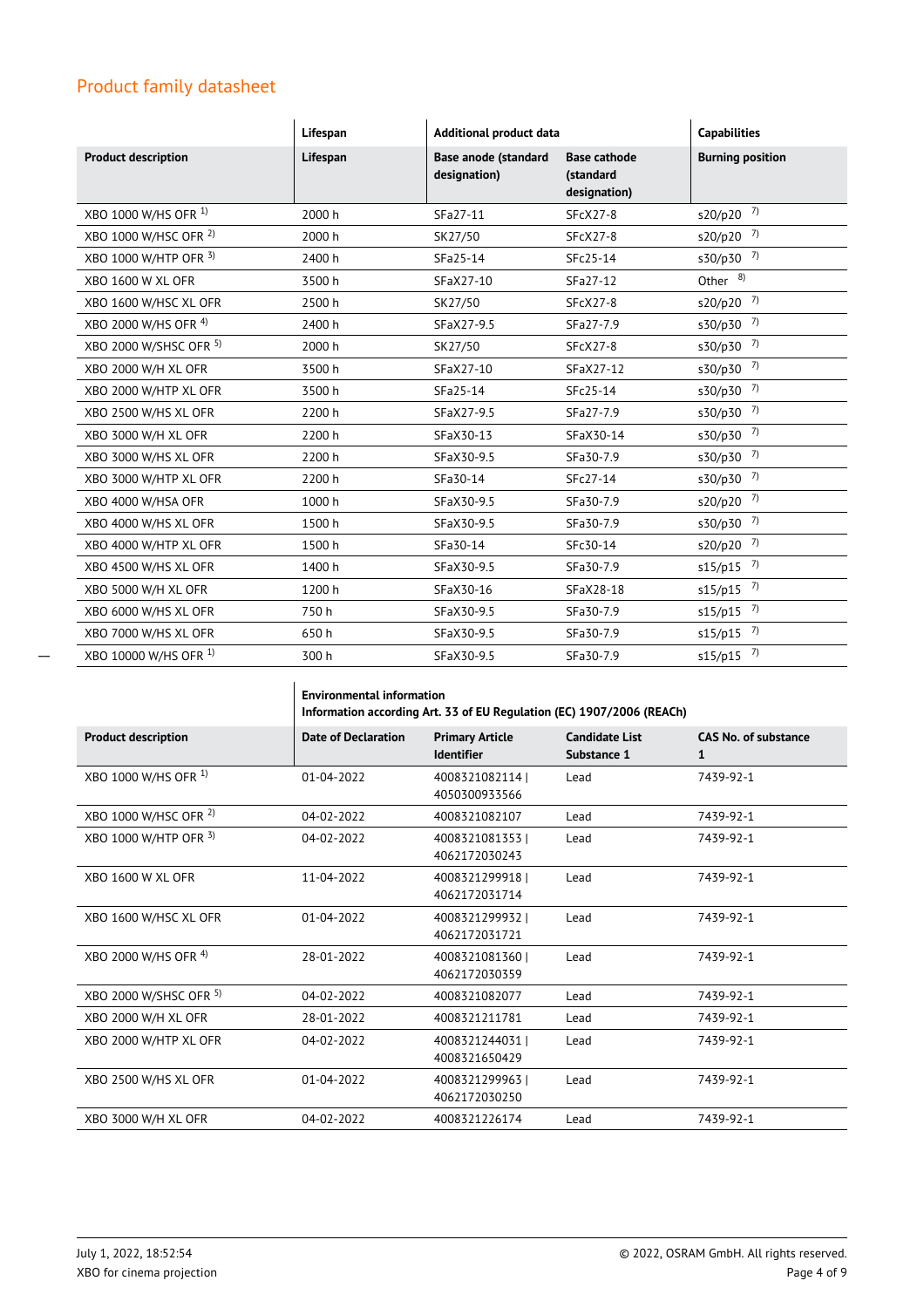|                            | <b>Environmental information</b><br>Information according Art. 33 of EU Regulation (EC) 1907/2006 (REACh) |                                                     |                                      |                                  |
|----------------------------|-----------------------------------------------------------------------------------------------------------|-----------------------------------------------------|--------------------------------------|----------------------------------|
| <b>Product description</b> | <b>Date of Declaration</b>                                                                                | <b>Primary Article</b><br><b>Identifier</b>         | <b>Candidate List</b><br>Substance 1 | <b>CAS No. of substance</b><br>1 |
| XBO 3000 W/HS XL OFR       | $01 - 04 - 2022$                                                                                          | 4008321330031 l<br>4062172030311 l<br>4062172152341 | Lead                                 | 7439-92-1                        |
| XBO 3000 W/HTP XL OFR      | 28-01-2022                                                                                                | 40083212440171<br>4008321650436                     | Lead                                 | 7439-92-1                        |
| XBO 4000 W/HSA OFR         | $04 - 02 - 2022$                                                                                          | 40083213370301<br>4008321412980                     | Lead                                 | 7439-92-1                        |
| XBO 4000 W/HS XL OFR       | $01 - 01 - 2022$                                                                                          | 40083212011331<br>4008321412812                     | Lead                                 | 7439-92-1                        |
| XBO 4000 W/HTP XL OFR      | $01 - 04 - 2022$                                                                                          | 4008321244024<br>4008321412874                      | Lead                                 | 7439-92-1                        |
| XBO 4500 W/HS XL OFR       | 04-02-2022                                                                                                | 4008321412881                                       | Lead                                 | 7439-92-1                        |
| XBO 5000 W/H XL OFR        | 04-02-2022                                                                                                | 4008321412829                                       | Lead                                 | 7439-92-1                        |
| XBO 6000 W/HS XL OFR       | 04-02-2022                                                                                                | 4008321412904  <br>4062172030618                    | Lead                                 | 7439-92-1                        |
| XBO 7000 W/HS XL OFR       | 04-02-2022                                                                                                | 4008321412928  <br>4062172030625                    | Lead                                 | 7439-92-1                        |
| XBO 10000 W/HS OFR 1)      | 04-02-2022                                                                                                | 40503006245321<br>40083215523271<br>4062172030724   | Lead                                 | 7439-92-1                        |

| <b>Product description</b> | <b>Safe Use Instruction</b>                                                                                       | <b>Declaration No. in</b><br><b>SCIP database</b> |
|----------------------------|-------------------------------------------------------------------------------------------------------------------|---------------------------------------------------|
| XBO 1000 W/HS OFR 1)       | The identification of<br>the Candidate List<br>substance is<br>sufficient to allow<br>safe use of the<br>article. | 22B5C075-11FC-<br>41B0-AD60-<br>DEC034D8F30C      |
| XBO 1000 W/HSC OFR 2)      | The identification of<br>the Candidate List<br>substance is<br>sufficient to allow<br>safe use of the<br>article. | F094A128-1489-<br>4DBF-8649-<br>BB523F769078      |
| XBO 1000 W/HTP OFR 3)      | The identification of<br>the Candidate List<br>substance is<br>sufficient to allow<br>safe use of the<br>article. | 4A09DCC0-A0DA-<br>4682-93FA-<br>303D254E4C80      |
| <b>XBO 1600 W XL OFR</b>   | The identification of<br>the Candidate List<br>substance is<br>sufficient to allow<br>safe use of the<br>article. | C83DCC90-6023-<br>4924-B0D8-<br>B34998DAA554      |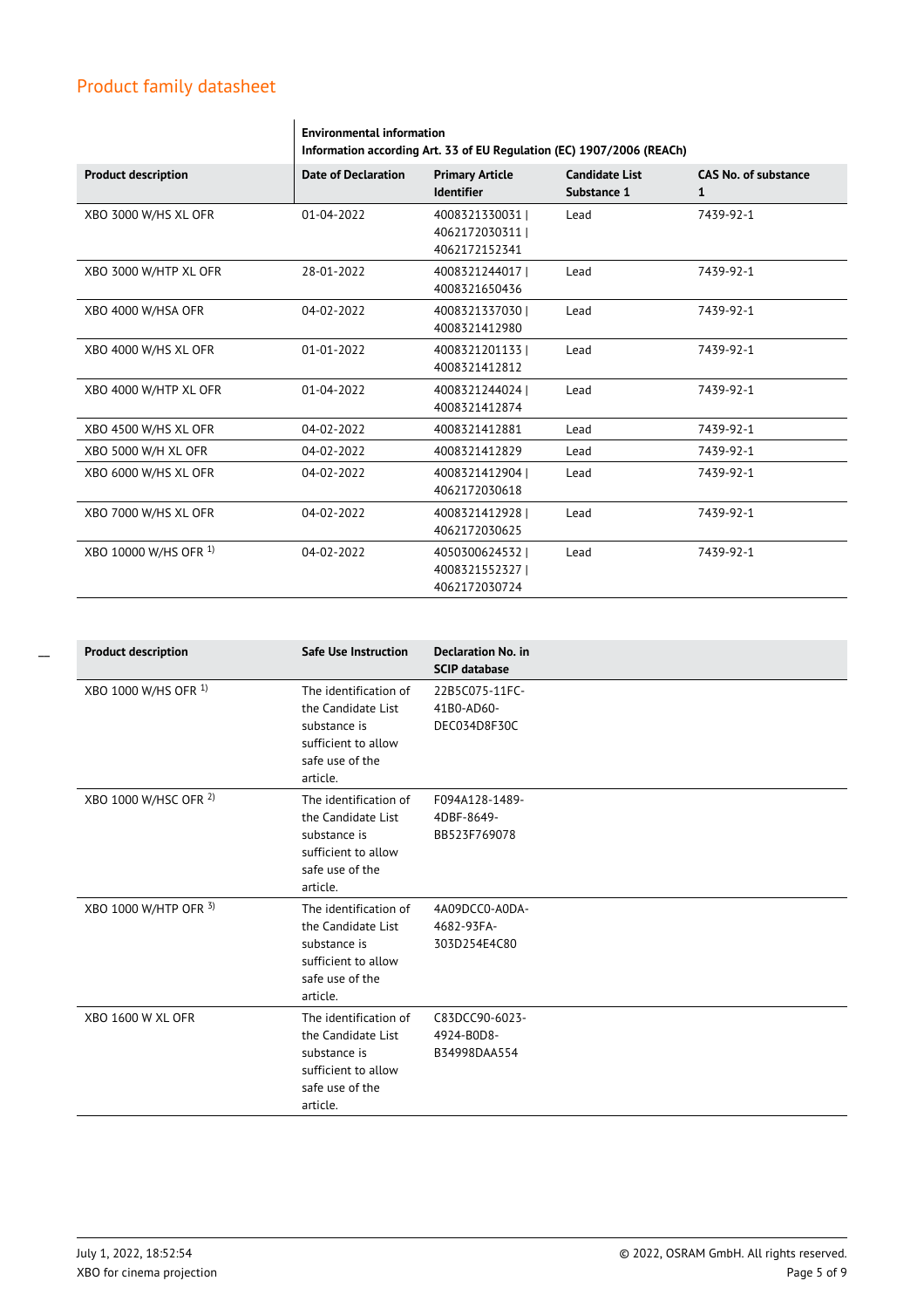| <b>Product description</b> | Safe Use Instruction                                                                                              | <b>Declaration No. in</b><br><b>SCIP database</b>                                              |
|----------------------------|-------------------------------------------------------------------------------------------------------------------|------------------------------------------------------------------------------------------------|
| XBO 1600 W/HSC XL OFR      | The identification of<br>the Candidate List<br>substance is<br>sufficient to allow<br>safe use of the<br>article. | 49877f08-b6d6-<br>461c-b64a-<br>018655e8a602  <br>7A9913F5-169B-<br>4CED-8B20-<br>4A10B8B6FD73 |
| XBO 2000 W/HS OFR 4)       | The identification of<br>the Candidate List<br>substance is<br>sufficient to allow<br>safe use of the<br>article. | E8EF51C8-36D5-<br>458D-AA43-<br>BFF7DE28BEDE                                                   |
| XBO 2000 W/SHSC OFR 5)     | The identification of<br>the Candidate List<br>substance is<br>sufficient to allow<br>safe use of the<br>article. | D7D8F0B3-9CCE-<br>48BC-B9A2-<br>A440E89F5B64                                                   |
| XBO 2000 W/H XL OFR        | The identification of<br>the Candidate List<br>substance is<br>sufficient to allow<br>safe use of the<br>article. | 9833F335-0B1F-<br>45D1-96EC-<br>3872939E7BED                                                   |
| XBO 2000 W/HTP XL OFR      | The identification of<br>the Candidate List<br>substance is<br>sufficient to allow<br>safe use of the<br>article. | 6289C378-8CB7-<br>40D8-BD67-<br>F74E947878C5                                                   |
| XBO 2500 W/HS XL OFR       | The identification of<br>the Candidate List<br>substance is<br>sufficient to allow<br>safe use of the<br>article. | EA7F9ACE-F767-<br>4DD4-8383-<br>1B55F8E488B7                                                   |
| XBO 3000 W/H XL OFR        | The identification of<br>the Candidate List<br>substance is<br>sufficient to allow<br>safe use of the<br>article. | 57F4A7BA-4FA1-<br>44AB-8B28-<br>00F5E4847066                                                   |
| XBO 3000 W/HS XL OFR       | The identification of<br>the Candidate List<br>substance is<br>sufficient to allow<br>safe use of the<br>article. | DD2DDF15-037B-<br>4473-8156-<br>97498E721FB3  <br>C331BA5B-E29F-<br>4E83-9BDD-<br>095D344154B8 |
| XBO 3000 W/HTP XL OFR      | The identification of<br>the Candidate List<br>substance is<br>sufficient to allow<br>safe use of the<br>article. | 847C6873-A086-<br>4887-B5A4-<br>OFCB40E47DBC                                                   |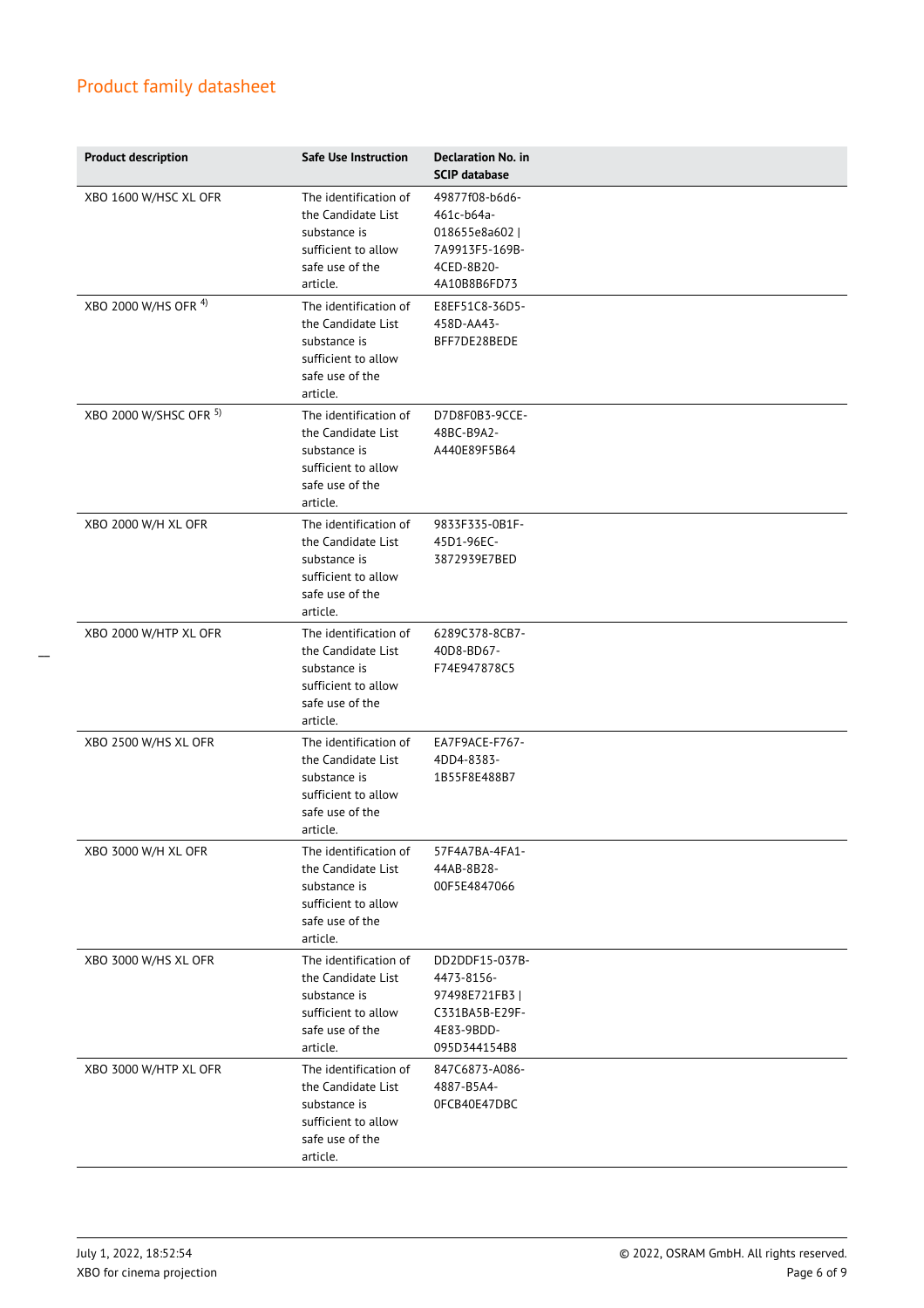| <b>Product description</b> | Safe Use Instruction                                                                                              | Declaration No. in<br><b>SCIP database</b>                                                       |
|----------------------------|-------------------------------------------------------------------------------------------------------------------|--------------------------------------------------------------------------------------------------|
| XBO 4000 W/HSA OFR         | The identification of<br>the Candidate List<br>substance is<br>sufficient to allow<br>safe use of the<br>article. | 0B6DF52F-0B97-<br>4D4D-BCC0-<br>6D1DAB9F13B9                                                     |
| XBO 4000 W/HS XL OFR       | The identification of<br>the Candidate List<br>substance is<br>sufficient to allow<br>safe use of the<br>article. | 65c64d0a-d452-<br>470b-8914-<br>c022a2c5a556                                                     |
| XBO 4000 W/HTP XL OFR      | The identification of<br>the Candidate List<br>substance is<br>sufficient to allow<br>safe use of the<br>article. | 35C99854-8D47-<br>47B1-BFDC-<br>A286862D25E2                                                     |
| XBO 4500 W/HS XL OFR       | The identification of<br>the Candidate List<br>substance is<br>sufficient to allow<br>safe use of the<br>article. | 2A7BFA41-544E-<br>40AA-A314-<br>C9FC5872B500                                                     |
| XBO 5000 W/H XL OFR        | The identification of<br>the Candidate List<br>substance is<br>sufficient to allow<br>safe use of the<br>article. | 6666821C-6025-<br>4AE2-9049-<br>74872CF69C52                                                     |
| XBO 6000 W/HS XL OFR       | The identification of<br>the Candidate List<br>substance is<br>sufficient to allow<br>safe use of the<br>article. | FF65D599-CE0D-<br>4B3F-B2E1-<br>ECBCEFE3D8F1                                                     |
| XBO 7000 W/HS XL OFR       | The identification of<br>the Candidate List<br>substance is<br>sufficient to allow<br>safe use of the<br>article. | 1ED097D6-F451-<br>4C5C-B29A-<br>3F156FD7504F                                                     |
| XBO 10000 W/HS OFR 1)      | The identification of<br>the Candidate List<br>substance is<br>sufficient to allow<br>safe use of the<br>article. | 7934C4E7-AD5D-<br>4E20-9BAA-<br>2349E600F6AD    <br>CB26F713-F336-<br>4C5C-B8F4-<br>F0F8D52A0F47 |

 $1)$  OFR = Ozone-free version/H = Suitable for horizontal burning position/S = Short

<sup>2)</sup> OFR = Ozone-free version/H = Suitable for horizontal burning position/S = Short/C= Base with cable

 $3)$  OFR = Ozone-free version/H = Suitable for horizontal burning position/TP = Cable with threaded pins

4)  $H =$  Suitable for horizontal burning position/S = Short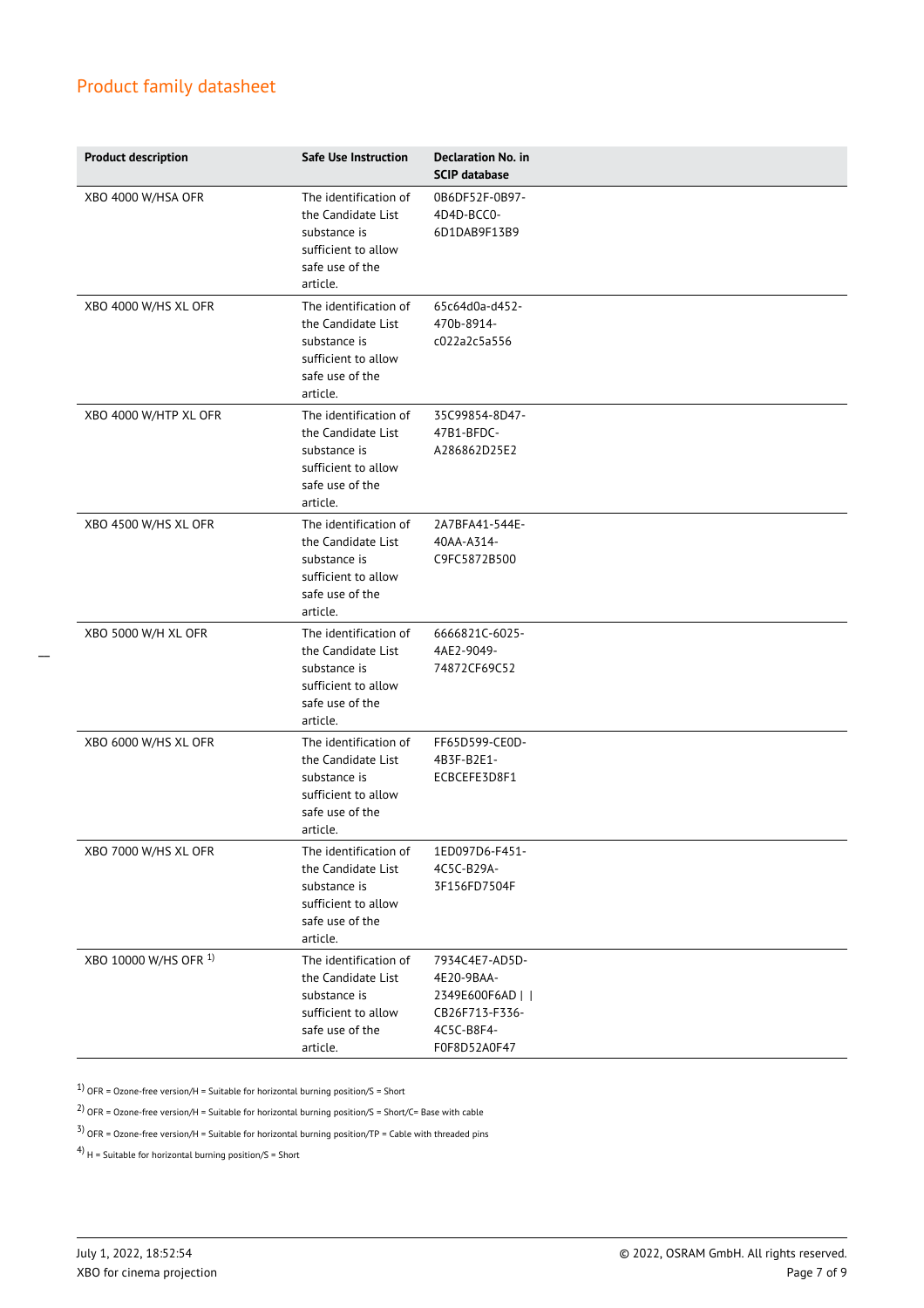5) OFR = Ozone-free version. SHSC = Extra short version for horizontal burning position, anode connection via cable (super short). Similar dimensions to XBO 1600 A/HSC OFR

6) Distance from end of base to tip of electrode (cold) 7) For vertical burning position: anode (+) on top

8) Anode on top

 $\overline{a}$